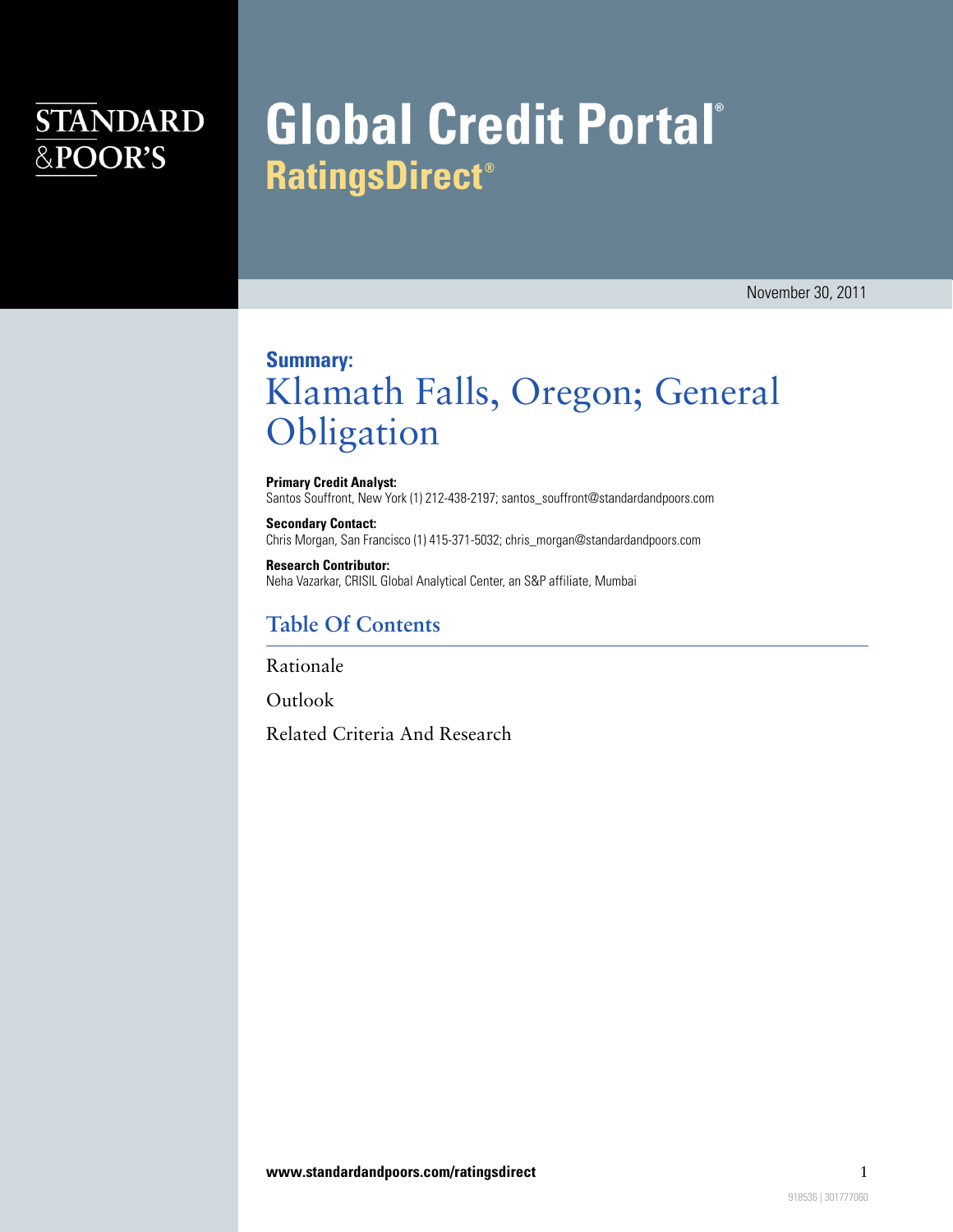### **Summary:** Klamath Falls, Oregon; General Obligation

| <b>Credit Profile</b>                         |                 |          |
|-----------------------------------------------|-----------------|----------|
| Klamath Falls GO bnds ser 2008 due 06/01/2038 |                 |          |
| Long Term Rating                              | A+/Stable       | Affirmed |
| Klamath Falls GO (ASSURED GTY)                |                 |          |
| <b>Unenhanced Rating</b>                      | A+(SPUR)/Stable | Affirmed |
| Many issues are enhanced by bond insurance.   |                 |          |

#### <span id="page-1-0"></span>**Rationale**

Standard & Poor's Ratings Services affirmed its 'A+' long-term and underlying (SPUR) ratings on Klamath Falls, Ore.'s general obligation (GO) bonds. The outlook is stable.

The rating reflects our view of the city's:

- Consistent maintenance of a very strong financial position;
- Good financial policies and practices, including a minimum fund policy of 20% of annual operating expenditures; and
- Low debt burden.

Constraining credit quality is our opinion of an economic base with an above-average unemployment rate and merely adequate incomes.

A full faith and credit pledge, including a covenant to levy property taxes without limitation as to rate or amount, secures the bonds.

The city serves a growing population of approximately 21,000 between Crater Lake National Park and the California border. Historically a timber processing center, the city and the surrounding region's economic base has diversified into government (including military), health care, manufacturing, and real estate. Migration of retirees from urban centers and annexations contributed to what we consider a very strong 19.3% average annual market value growth rate in the city between fiscal years 2005 and 2009. Given the recent cooling in home prices, the market value declined by 6% to \$2.1 billion in fiscal 2011, or, in our view, a still extremely strong market value per capita of \$100,225 in fiscal 2010. Economic indicators in the region are below average; the city's median household effective buying income is adequate, in our view, at 69% of the national level, whereas the unemployment rate in Klamath County, at 10.9%, was higher than that of the state's 9.6% as of Sept. 2011.

Owing to a conservative budgeting approach and strong minimum general fund balance policy, the city has maintained its general fund balance policy of keeping their unreserved fund balance at a minimum of 28% of expenditures, higher than the policy mandated 20% of expenditures. After reporting two consecutive operating deficits in fiscals 2008 and 2009, the city's financial performance improved, with an operating surplus of \$74,000 and an unreserved fund balance of \$3.3 million, or 31.1% of operating expenditures in fiscal 2010, which we consider very strong. Management estimates that the city ended fiscal 2011 with an ending fund balance of 35.1%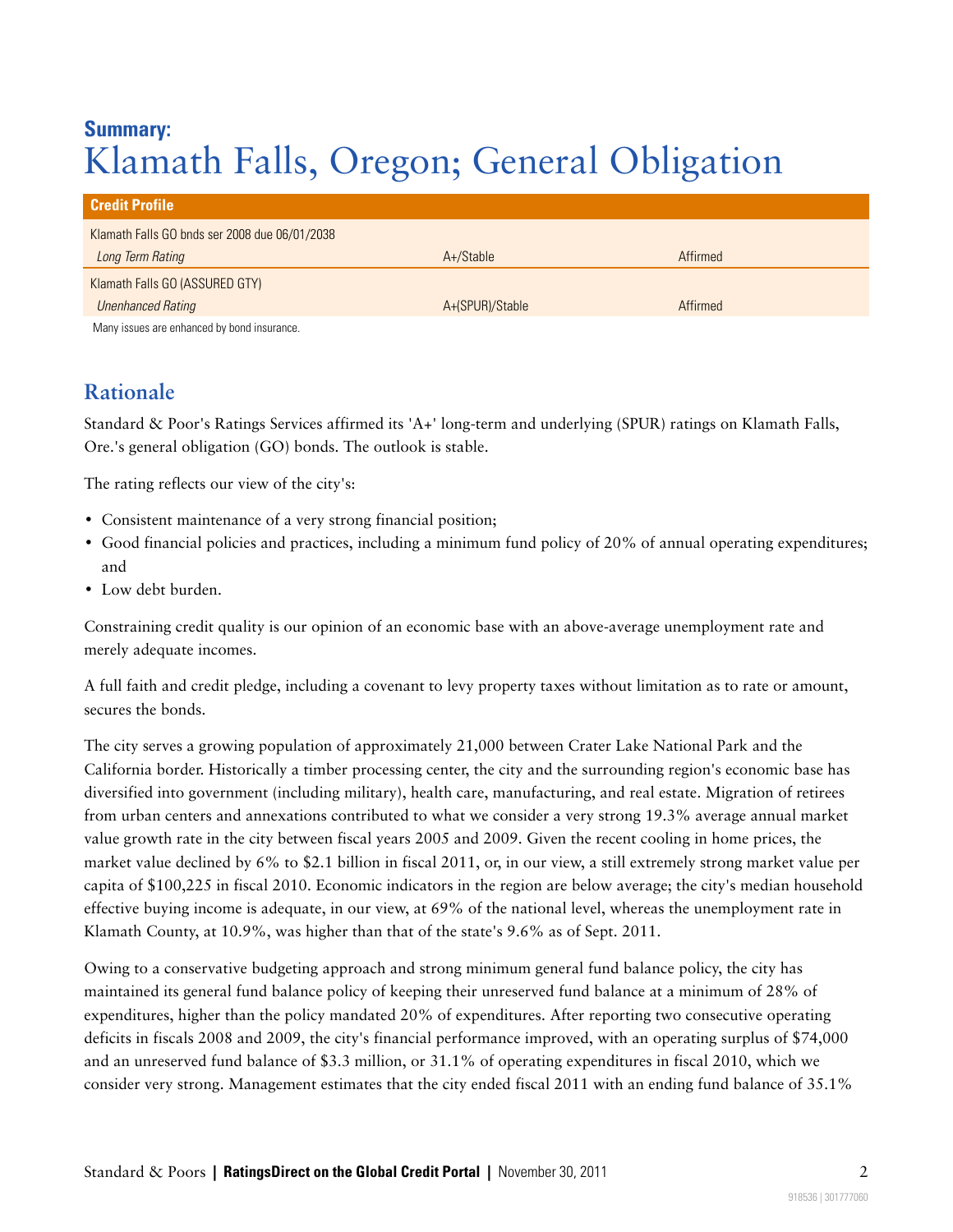of expenditures, which we consider very strong. For fiscal 2012, management reports that it expects to operate within its budget, with lower-than-expected revenues being offset with less-than-budgeted salary expenses.

The city's management practices are considered "good" under Standard & Poor's Financial Management Assessment (FMA) methodology. An FMA of "good" indicates that practices exist in most areas, although not all may be formalized or regularly monitored by governance officials. Notable among these is the use of a three-year financial forecasting model to provide context for budgeting decisions.

We view the city's combined direct and overlapping debt to be low relative to market value, at 0.5%, and very low relative to its population, at \$610 per capita. In fiscal 2010, carrying charges were 10% of government-wide noncapital expenditures, which we consider moderate. We understand that the city does not plan to issue additional GO debt for the foreseeable future.

The city participates in the state-managed Public Employees Retirement System. The city made its annually required contributions of \$603,628 for fiscal 2010. These contributions combined represented 1.3% of government-wide noncapital expenditures in fiscal 2010. The city reported its actuarially accrued other postemployment benefits liability at \$503,376 as of July 1, 2006. Management reports that the city manages this expense on a pay-as-you-go basis and reported paying \$37,693 for fiscal 2010.

### <span id="page-2-0"></span>**Outlook**

The stable outlook reflects our view of the city's proactive changes to its operations and its track record of maintaining a very strong available general fund position. In the context of recent softness in the housing market, we expect that the city will adjust its budgets as necessary should a slowdown in assessed values put pressure on operating revenues. We do not expect to lower our rating during our two-year outlook horizon unless a significant operating imbalance develops or the city's available balances fall below very strong levels. We do not expect to raise our rating during our two-year outlook horizon due to our view of the city's economic profile.

### <span id="page-2-1"></span>**Related Criteria And Research**

- USPF Criteria: GO Debt, Oct. 12, 2006
- USPF Criteria: Key General Obligation Ratio Credit Ranges Analysis Vs. Reality, April 2, 2008

Complete ratings information is available to subscribers of RatingsDirect on the Global Credit Portal at www.globalcreditportal.com. All ratings affected by this rating action can be found on Standard & Poor's public Web site at www.standardandpoors.com. Use the Ratings search box located in the left column.